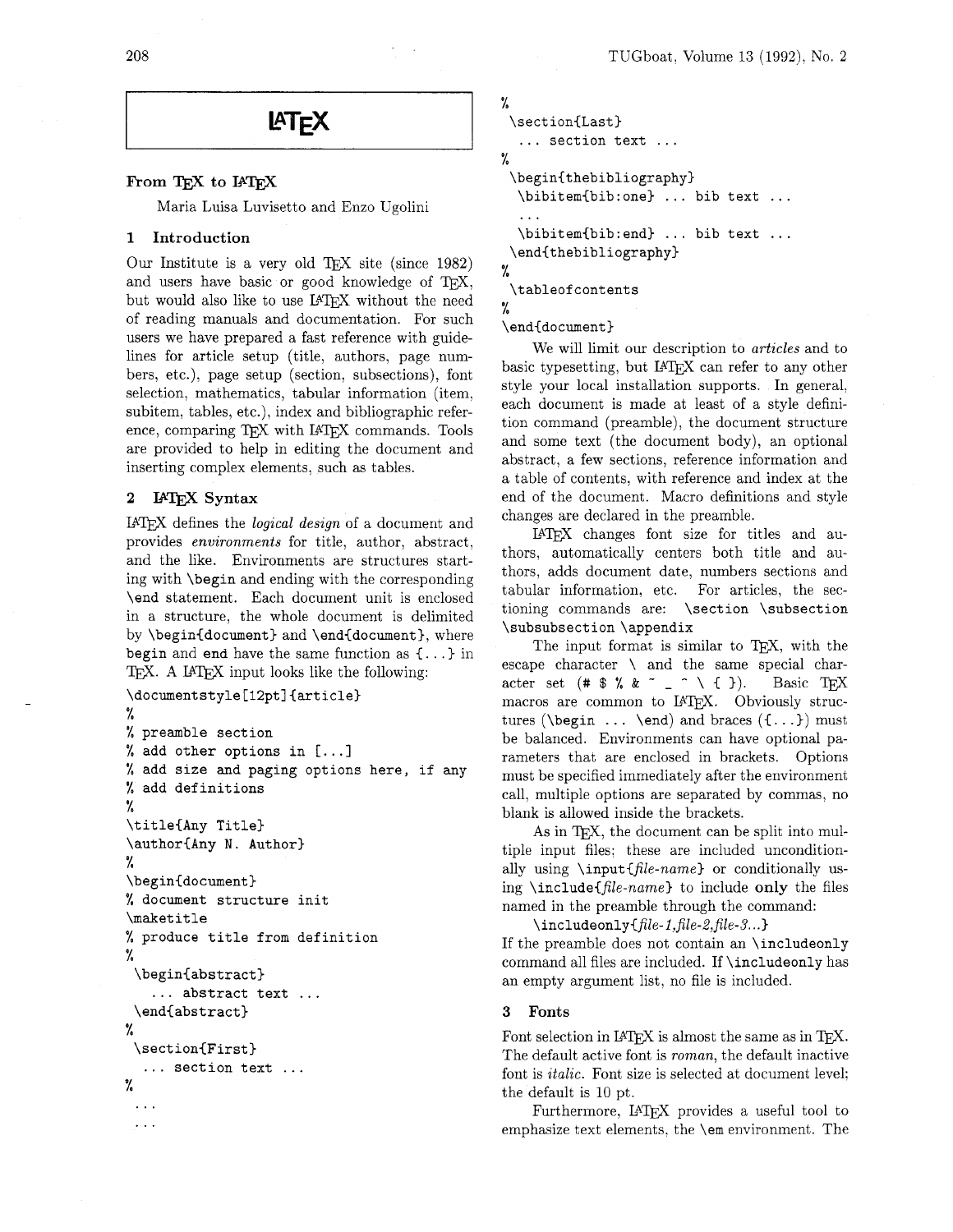active one to the inactive; thus if the current font and  $\langle \text{large}\rangle$  of follow: is roman, the emphasized text is printed in italic, and vice versa. For entire sentences or paragraphs,<br>the emphasized mode is declared as a structure, i.e.  $\text{H}$  is a structure is a structure, i.e. **Font**  $\text{H}$  is a structure i.e.  $\begin{bmatrix} \begin{array}{c} \Delta \end{array} & \Delta \end{bmatrix}$ . . .  $\begin{bmatrix} \begin{array}{c} \Delta \end{array} & \begin{array}{c} \Delta \end{array} & \begin{array}{c} \Delta \end{array} & \begin{array}{c} \Delta \end{array} & \begin{array}{c} \Delta \end{array} & \begin{array}{c} \Delta \end{array} & \begin{array}{c} \Delta \end{array} & \begin{array}{c} \Delta \end{array} & \begin{array}{c} \Delta \end{array} & \begin{array}{c} \Delta \end{array} & \begin{array}{c} \Delta \end{array} & \begin{array}{c} \Delta \end{$ the switching feature, in a long emphasized text  $\newcommand{\max_1}{\max_1}$  \newfont{\symbf}{cmsy1O scaled\magstep1} typeset in italic, a shorter fragment can be emphasized in roman, as in the following example: where  $\symbf$  is name of the new font that is avail-

The above fragment is produced by the following source code:  $\qquad \qquad$  the symbol with character code 26 (i.e.  $\subset$ ).

\begin{em) **A** long emphasized text can include (\em emphasized strings) written in {\em roman), inside an italic sentence.\end(em)

Other predefined fonts are:

| bf bold        | <b>Bold</b> font |  |
|----------------|------------------|--|
| sf sans serif  | Sans Serif font  |  |
| s1 slanted     | Slanted font     |  |
| sc small caps  | SMALL CAPS FONT  |  |
| tt type writer | Typewriter font  |  |

Fonts are declared as in T<sub>E</sub>X (i.e.  $\{\b{t \text{ } t \text{ } t}$ ). Accents and symbols are typeset as in TEX. Other fonts are defined for mathematical use, like greek letters (limited set), calligraphic ones (only uppercase), plus the mathematical italic (\mi t) that is the default type for maths and mathematical bold (\boldmath) fonts.

In technical manuals, especially when reporting computer programs. it is required not only to use a non-proportional font as \tt, but also to reproduce the text as it stands, including producing a mark such as  $\Box$  for *required* spaces. For this purpose I<sup>AT</sup>EX has four commands:

```
\begin{verbat im) . . . \end{verbatim), 
\begin{center} \begin{verbatim*} ... \end{verbatim*},
\verb, \verb*
```
The  $*$  commands typeset  $\Box$  for blanks. The verbatim environment typesets the text on a new line; thus it is used for long insertions. The \verb command is used for short strings inside the current line. The text is delimited by any pair of identical characters such as ! as in the following example:

To display blanks in computer programs type \verb\*! int 1,k; !, the typeset result will be  $int_{\cup}l,k;$ 

Font size can be changed with the commands \tiny or \small for smaller fonts, or \Large or\Huge for bigger fonts, followed by the font specification if different from roman, so we have  $\langle \text{large} \rangle$ 

\em command switches the default font from the for large bold letters. Examples of the \tiny, \Huge

Users can define other fonts not provided in the

*A* long emphasized text can include emphasized able in the cmsy10 font description file in an enlarged  $\frac{1}{2}$  as *suritten* in roman inside an *italia* centence size. To typeset some text in the new font, just call it strings written in roman, inside an italic sentence. Size. To typeset some text in the new font, just call it<br>The above frament is produced by the follow as any other font: {\symbot \symbol{26}} to write

#### 4 Notes

IATEX provides two types of notes: footnotes and marginal notes. The syntax for footnotes is similar but not identical to TFX. In TFX footnote numbering is required (number and text enclosed in braces) and number generation is not handled, thus the user must take care of footnote numbering.

In IATEX the number is a positive integer automatically stepped for the next footnote command. The numbering can be changed at user's will as an option. The syntax is:  $\footnotesize \setminus$  footnote [num] {text} where *num* is the optional number for the following footnote text.

Marginal notes are not numbered and are placed in the free paper margin with the first line even with the line of text in which the note is inserted, as happens here. The note is placed accord- note ing to the style in use: it is placed on the right for one-sided documents, on the outside margin for two-sided printing, in the nearest margin for multicolumn style.

The marginal note is produced by **\marginpar** and different text can be produced for left and right margin as an option. The syntax is: \marginpar [left\_text] {right\_text}

#### 5 Item Lists

has extensive capabilities to handle tabular information, both in the form of tables (see Section 6) and in the form of aligned text.

IPW defines a set of structures to format lists of items or quotations. The structures are: quote, quotation, itemize, enumerate, description. Inside the structure, each entry is declared through the \item command.

The quote environment is used for short quotations, the quotation environment for longer ones. The "quoted" text is indented, as shown here.

 $IATFX$  is able to handle quotations.

Each quotation is indented.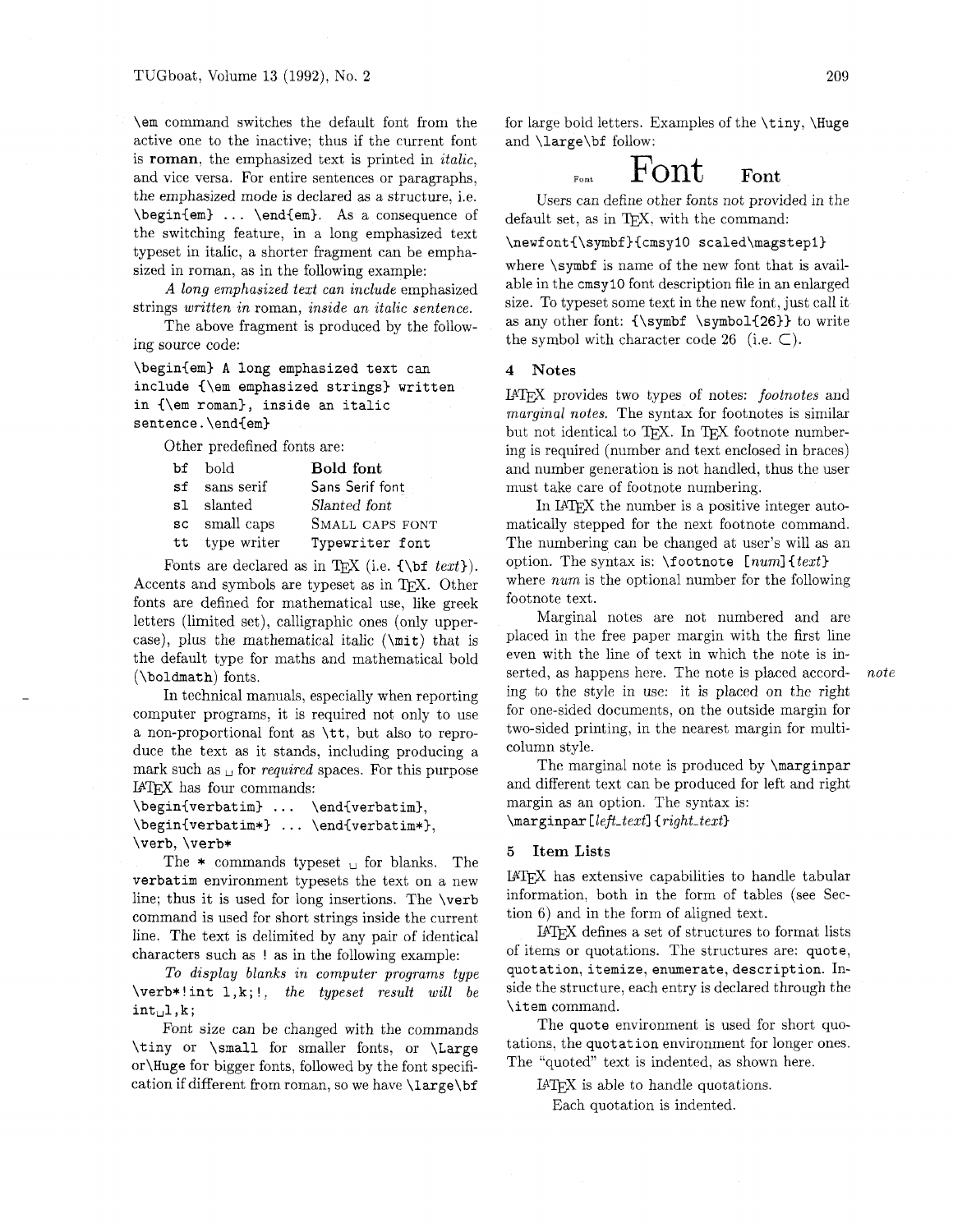The above example is produced by:

 $\begin{cases}$ 

\LaTeX{} is able to handle quotations.

Each quotation is indented. \end{quot e)

More useful in technical documents are the itemize and enumerate environments described in the following example.

- Each item in a list is marked by a *bullet*.
- **•** Item lists can be nested.
	- 1. Items in enumerated lists are labelled by numerals.
	- 2. Lists can contain two or more items.
	- **3.** If there is only one item, there is logically no list.
- Blank lines are ignored.
- In the input file, indent lines to show the item list structure.

Item lists can be nested in complex manners, as shown by the above example produced by the following code:

```
\begin{itemize)
```

```
\item Each item in a ... 
\item Item lists can be ... 
  \begin{enumerate) 
   \item Items in ... 
   \item Lists can ... 
   \item If there is ...
  \end{enumerate}
\item Blank lines are ... 
\item In the input file, ...
\end{itemize)
```
Another very useful feature to format item lists is the declaration environment. In this environment an item has a name, which is typeset in boldface, and is followed by its description, which is typeset as itemized text:

X **nX** delete one or 'n' characters starting at cursor position.

**dnG** delete all lines starting with the current line up to line 'n'.

The commands for the above example are:

\begin{description)

```
\item[X nX1 delete one or 'n' char.. . 
\left\{\dim\right\} delete all lines starting ...
\end{description}
```
#### **6 Tables**

In TFX tables are handled by the "settabs" commands, that can either create fixed width columns

or use a template to describe the table fields. IATEX has two environments for tables: the \tabbing and the tabular environments. The first one emulates TFX commands with template description, while the second one enables the user to create very complex tables in an easy way. Furthermore IATEX code for tables is much more readable than TEX one.

The tabbing environment handles tables of any length that span across pages. The tab stops can be set either in a prototype or as columns are typed. The tabbing information is a structure started by \begin{tabbing} and ended by \end{tabbing}. The command  $\geq$  sets the tab stop,  $\geq$  moves to the next stop. The element of the first column has no tab information, and the line is ended by  $\setminus\setminus$ . If the line represents a prototype, it ends with \kill.

As a tabbing example consider the following table describing how to type some IATEX special characters in normal text:

| Лſ  | open brace        |
|-----|-------------------|
| \ } | close brace       |
| \\$ | \$<br>dollar sign |
|     | underscore        |
| \ % | percent           |

This table makes use of a prototype line and is generated by the following code:

```
\begin{center) 
 \begin{minipage){\hsize) 
  \begin{tabbing) 
  xxxx \= xxxxxxxx \= \kill 
  \verb|\verb!\\{! | \> \{f | \> open \;brace}\verb|\verb|\verb!\\}| \> \> \} \> close brace \\
  \verb|verb!\\: \> \$ \> dollar sign \\
  \verb|verb!|_>! \> \_ \> underscore \\
  \verb|\verb!\\%| \> \% \> percent
  \end{tabbing) 
 \end{minipage) 
\end{center}
```
The tabular environment creates tables that are essentially boxes, that behave like figures and can float around the page but cannot span pages. Frequently these tables are enclosed in drawn rectangles containing vertical and horizontal lines to separate the columns. The tab stops are handled automatically and specified by *8,* the position of the items in the column is defined within the tabular environment by one of the characters  $1 r c$  to respectively align on the left. on the right or center the item, and the line is ended by  $\setminus \setminus$ .

A vertical line is drawn with I declared in the tabular specification; the command  $\hbar$ ine after  $\hbar$ draws a horizontal line across the full width of the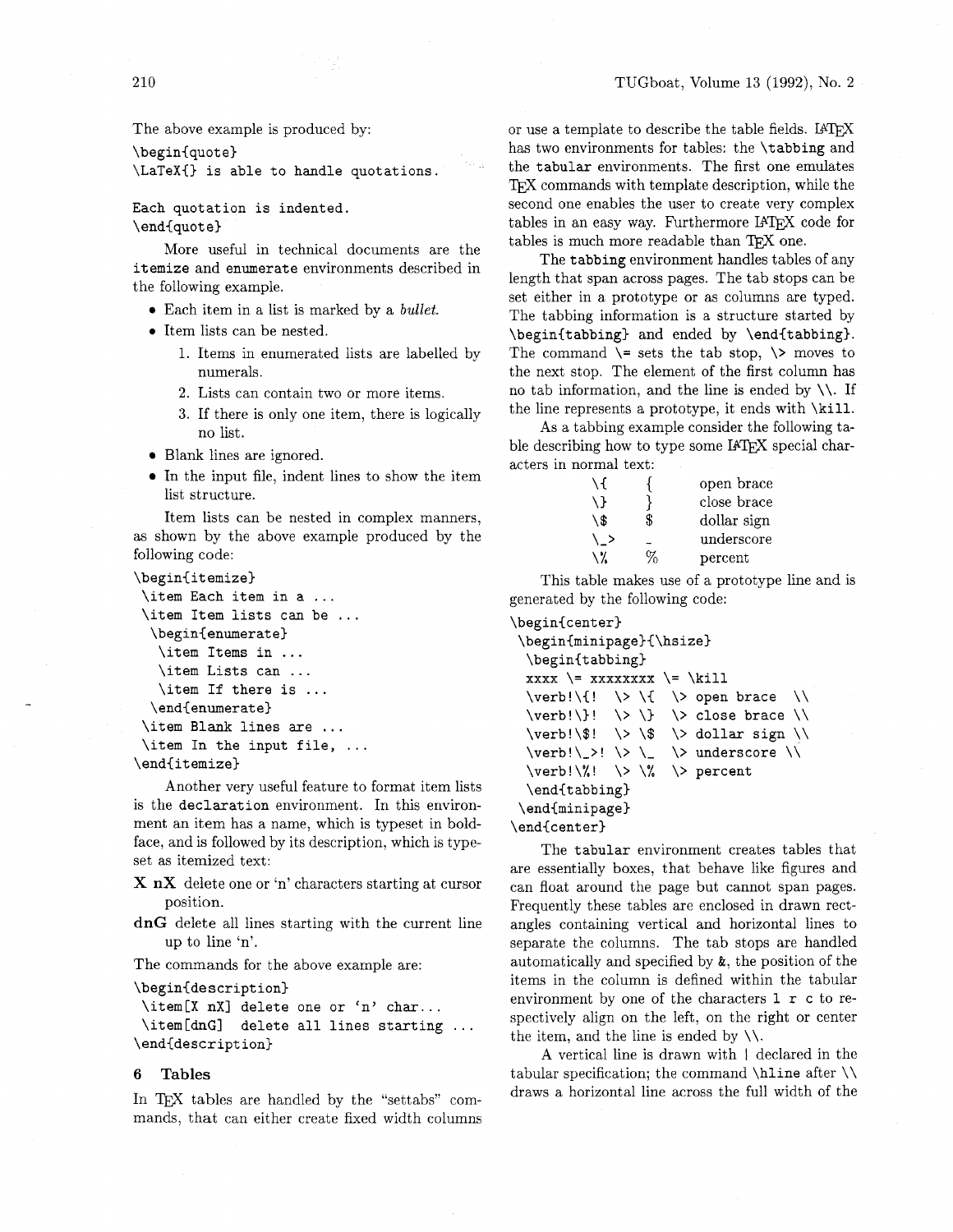table. The command **\cline** $\{i - j\}$  draws a horizontal line across columns **i** through *j,* inclusive.

When an argument spans multiple columns, it is produced by the **\multicolumn** command with the following syntax:

 $\mathcal{L}$ multicolumn $\{n\}$  $\{pos\}$ where  $n$  is the number of columns to be spanned, **pos** defines the position: **1** (for left), **r** (for right), **c**  (for centre), and **item** is the text to be typeset.

As an example consider the following table:

| $\overline{\text{Cray}}$ Total Gain (millisec) |       |      |          |  |  |
|------------------------------------------------|-------|------|----------|--|--|
| Level                                          | Time  | Gain | CDC/Cray |  |  |
|                                                | 33.37 |      | 1.36     |  |  |
|                                                | 29.86 | 10.5 | 1.52     |  |  |
|                                                | 24.19 | 19.0 | 1.87     |  |  |
| З                                              | 21.92 | 94   | 2.07     |  |  |

that was produced by the following code:

```
\begin{center}
```

```
\begin{tabular}{|c|c|c|c|c|} \hline
\multicolumn{4}{|c|}{Cray ...}\\ \hline
Level & Time & Gain & CDC/Cray \\ \hline 
0& 33.37 & -- & 1.36 \\ \hline 
1& 29.86 & 10.5 & 1.52 \\ \hline 
     2& 24.19 & 19.0 & 1.87 \\ \hline 
3& 21.92 & 9.4 & 2.07 \\ \hline 
\end(t abular} 
\end(cent er)
```
TO get an idea of the easy tabular environment provided by IATFX, note that the TFX code used to produce the same table is made of 22 lines, each longer and more complex.

#### **7 Mathematics**

Mathematical formulas can appear as **in-text** elements **(math** environment) or as displayed formulas **(displaymath** environment). Numbered displayed formulas are produced in the **equation** environment. The commands to select the environments are:

**in-text maths:**  $\mathbf{\$} \dots \mathbf{\$}$  or  $\setminus (\dots \setminus)$  or \begin{math} ... \end{math}

**displayed maths:**  $\langle \ldots \rangle$  or

**\begin(displaymath)** ... **\endidisplaymath) equation:** *\begin{equation}* ... *\end{equation}* 

Most math elements and symbols are made as in TEX. The unchanged items are: subscripts and superscripts, greek and calligraphic letters, math spacing, symbols, ellipsis, etc. Most math commands are identical to T<sub>F</sub>X, such as **\overline** and **\underline, \vec,** etc. The same applies to font selection for math, text and scripts.

Fractions are handled in an easy way by the **\frac** command that has two arguments: numerator and denominator.

$$
x = \frac{y+z}{y^2+z^2}
$$

$$
\sqrt{x} = \frac{\frac{y+z}{2}}{y^2+z^2}
$$

$$
y = \frac{a+b}{1+\frac{a}{a^2+b^2}}
$$

#### $\[\int_{\frac{a+b}{1+\frac{ra}{a}}\frac{a^2+b^2}})$

Arrays are produced with the **array** environment, which is similar to the tabular one. The declaration specifies the size (number of columns) and the alignment of items: **1 r c** for left, right or center. New items are begun with &, rows are ended with  $\lambda$ 

$$
A = \left(\begin{array}{rrr} x-1 & 1 & 0 \\ 0 & x-1 & 1 \\ 0 & 0 & x-1 \end{array}\right)
$$

The above array is typeset with the following commands. Note that array syntax in IATFX is very similar to TEX.

 $\[\Lambda = \left( \begin{array}{c} \begin{array}{c} \end{array} \]$  $x-1$  &1 &O  $\setminus$ 0  $kx-1$  $\&1$ \\ 0 &O  $kx-1$ \end{array} \right) \]

The delimiters for arrays are typeset in the same way as  $TrX$ : the commands **\left** or **\right** to specify the left or right delimiter followed by the delimiter itself 0 [I I {). The **\left** and **\right**  commands must come in matching pairs, but the delimiters do not need to match in any form.

Long or multiple formulas are displayed with the **eqnarray** environment, that enables line numbering and equation splitting. Rows are separated by  $\setminus\setminus$ , items by  $\&$ ; numbering is disabled by **\nonumber.** The following example shows the use of **eqnarray.** 

$$
= a + y - c^2 \tag{1}
$$

$$
a^2+b^2-x-
$$

$$
+ c^3 - p \tag{2}
$$

\begin{eqnarray}  $x \& = \& a + y - c^2 \ \leq$ 

 $\mathcal{T}$  $\boldsymbol{y}$ 

y  $\&=$  & a<sup>2</sup> + b<sup>2</sup> - x -\nonumber \\ &  $xy + c^3 - p$  $\boldsymbol{\alpha}$ \end{eqnarray}

 $xy$ 

When symbols must be typeset one above another, use the command **\stackrel:** 

$$
A \xrightarrow{a'} B
$$
\n
$$
\{ \alpha \} \{ \rightarrow B \}
$$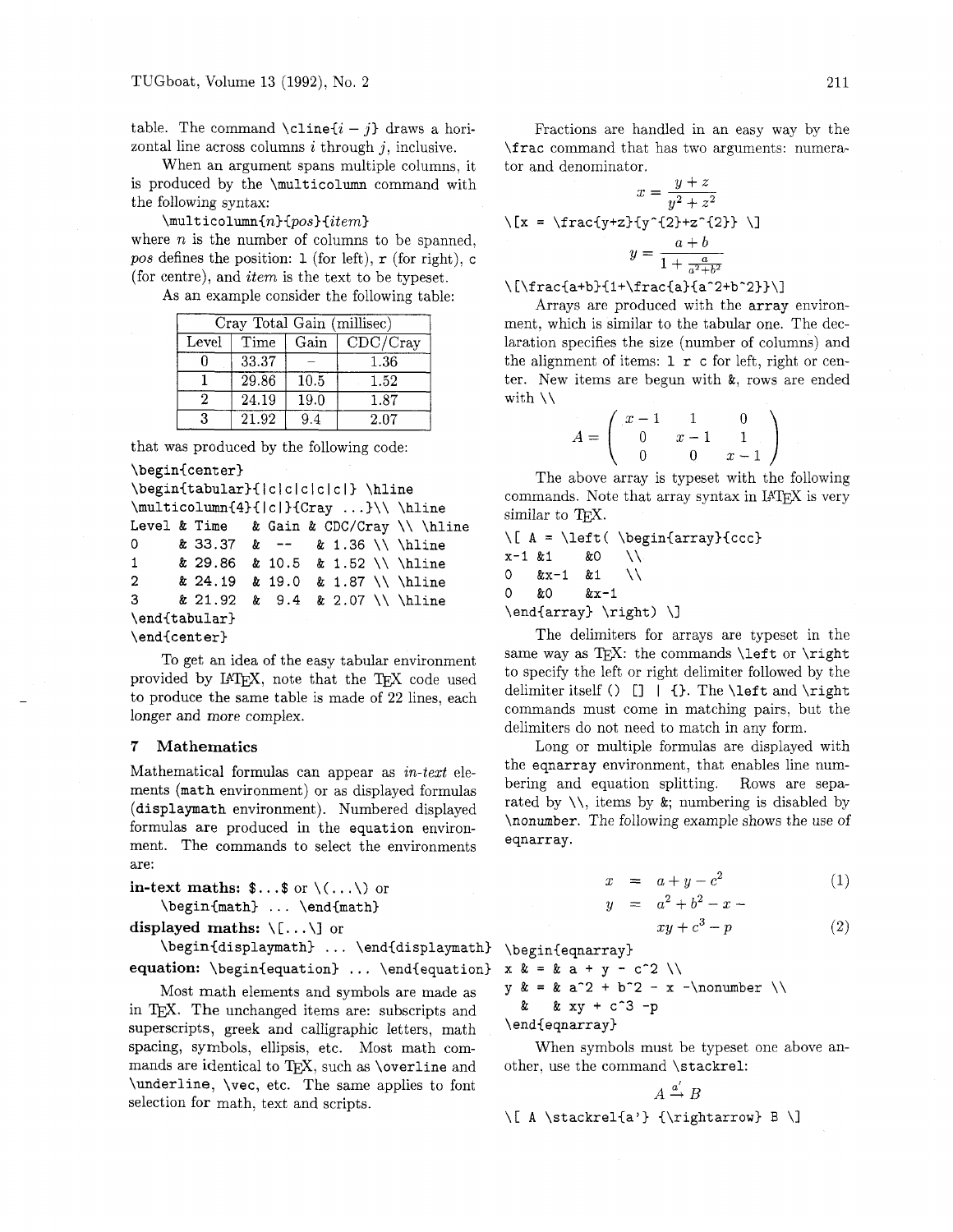Theorems can receive a name, a label and a number when defined by the **\newtheorem** command that takes two arguments: the name and the label. The theorem text is emphasized. The numbering is automatic and can be computed within the specified sectional unit using the optional argument. The sectional unit can be one predefined by IATFX such as **chapter, section,** etc., or the name of a user defined theorem, so that all theorems of the same type are numbered in the same sequence.

\newtheorem{guess}{Conjecture} [section] % **define conjecture in section**  ....

**\beghiguess) This is a guess. \endiguess)**  Conjecture **7.1** This is *a guess.* 

#### 8 Definitions

I<sup>A</sup>TEX provides tools to define new commands (TEX macros). The new commands are defined by **\newcommand.** followed by the name, the *optional*  arguments and finally the definition. The name must be prefixed by  $\backslash$ ; when used, arguments must be enclosed in braces. In the following example is shown **I4TEX** syntax to define and call the macro **\abx** and the typeset formula thus generated.

\newcommand{\abx}[2]{\$#1x+#2\$} \abx{5a}{b}  $5ax + b$ 

In a similar way, to change style, fonts, emphasis. etc., the user can define a new environment with **\newenvironment.** 

Commands can be defined anywhere, but the definitions must appear before their use.

#### 9 Graphics - Floating Objects

I<sup>4</sup>T<sub>F</sub>X has a limited capacity for creating graphic objects and is able to move figures around in a *floating*  way to avoid splitting between pages. Figures can receive a caption; in this case a caption number is produced (for an example see Figure 1). Suppose that you must insert a figure 5cm tall in your text;<br>the IAT<sub>E</sub>X code is:

```
\beginif igure)
```

```
\vspaceC5cm) % leave space for figure 
\caption{Fractal image. )
```
**\endCfigure}** 

In the above example we leave blank space to insert the picture at a later time with cut and paste methods. For simple graphics IATFX is able to draw axes, lines, circles. The coordinate system is expressed in **\unitlength** with default value 1 point (nearly 1/72 inch).



Figure 1: Graphic example

A picture is created with the **picture** environment by specifying the picture's  $x - y$  dimensions and, optionally, origin, enclosed in parentheses:

**\begin{picture~(200,150)(20,10)** 

Any graphic and/or text information is positioned in the picture with the **\put** command. which is followed by the coordinates in parentheses and by the object to put in braces: **\put (0, -10) {Origin).**  Objects are ordinary text, straight lines, arrows, circles, ovals.

The line and arrow syntax is the same; the commands are **\line** and **\vector.** The command arguments are slope expressed as  $(\Delta x, \Delta y)$ and length. For **\circle** the argument is the diameter. For **\oval** the arguments are width and height plus an optional argument to draw only half or a quarter of the complete oval. Lines can have two standard thicknesses: **\thinlines** (default) and **\thicklines.** Both declarations are used in the example.

The source code example for a simple drawing follows. **IATEX** output is shown in Figure 1. Note that **IATEX** requires the use of parentheses () when describing graphic objects.

```
\beginif igure) 
\begin(picture)(200,150) 
 \put (0, -10) {Origin) 
 \put(5,5){\vector(1,0){180}} % x-axis
 \put(5,5){\vector(0,1){140}} % y-axis
 \thicklines 
 \put(20,20){\line(1,2){60)} %draw line 
 \thinlines 
 \put (lOO,9O) {\circle{40)) %draw circle 
 \put(lOO,90)(\circle*{5)} %fill center 
 \endipicture) 
\captionCGraphic example)\labelifig:ex> 
\endif igure}
```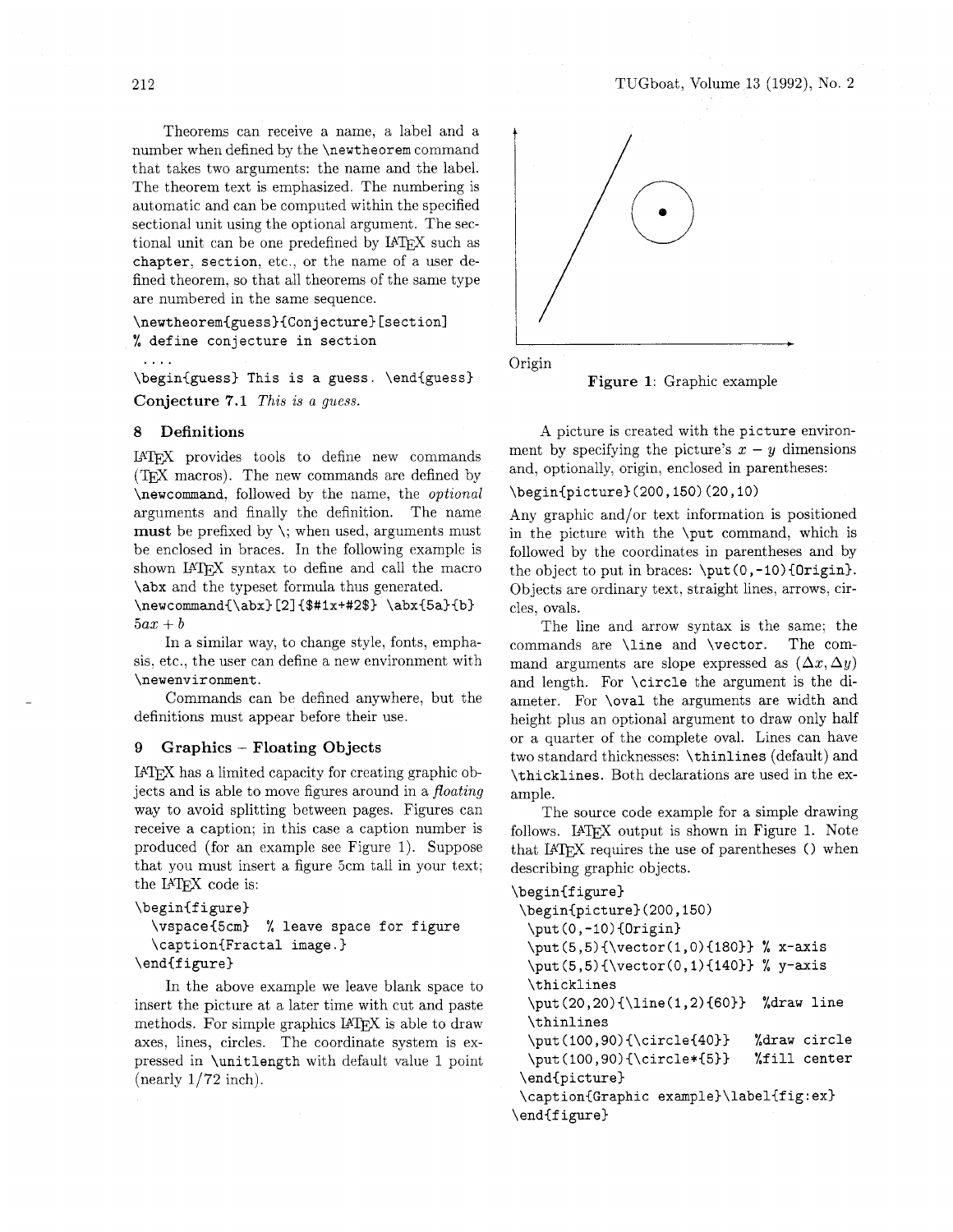Using the same basic criteria, virtual boxes can be created to split the physical page into sub-areas called boxes. Text can be placed inside the boxes at center (default), left  $(1)$  or right  $(r)$ . There are two commands to handle such boxes: \makebox and \framebox; the second one draws a frame around the box. Both commands have the same syntax: two optional arguments for width and position, and the text to be framed:  $\frac{\text{width}}{\text{pos}}\text{t.}$ Both commands can define box size and text position as optional arguments. The text to be typeset is enclosed in braces. The syntax and typeset results are shown in the following example:

 $framebox \$   $\{framebox\}$ framebox (2cm] [1] {framebox}

Besides the above commands, the minipage environment enables the user to split the typeset information into variable size paragraphs of specified width and position typed as multicolumns side by side inside the current environment. The minipage environment is used in the above example with the following commands, in which boxes are created in a nested way. The first minipage is 2.5cm wide and the second one is wider (4.0cm). Both minipages are typeset with the top line at the current text position  $([t])$ . Note that the two minipage environments are typeset side by side as normal text with a \quad horizontal space.

#### \noindent

```
\begin{minipage}[t]{0.2.5cm} \tag{2.5cm} \end{minipage}\f ramebox [2cm] {f ramebox) 
 \framebox [2cm] [1] {framebox}
\end{minipage) 
\quad % align second minipage 
\begin{subarray}{c} \text{begin} \text{int} \end{subarray}\verb|\verb|\verb!\\framebox[2cm]{framebox!}!\verb ! \f ramebox [2cm] [I] {f ramebox) ! 
\end{minipage)
```
Text can be positioned in the center, left or right of the page using the center, flushleft or flushright environments. To start new lines in such environments use  $\setminus$  as in tabular and array structures.

#### **<sup>10</sup>Reference** - **Index** - **Bibliography**

IATFX provides an easy way to create crossreferences linking the various elements of the document, such as figures, equations, sections. Each element can receive a name through the \label command. Any string can be assigned to the name, suggested naming conventions are eq: euler, sect : syntax and the like to create mnemonic names related to structures and thus more easily identifiable.

Once an element is named, it is referenced with the \ref command. The name can be defined in any place in the source code (before or after being referenced), but it should be typed immediately after the referenced item, i.e. if the user wants to label a caption to refer it by figure number. the label statement must be typed after the caption title: \caption{Graphic example)\label{fig:ex).

IFIEX writes temporary files to handle references that are resolved on the next run, thus it must be run twice to typeset the updated reference information. If the temporary files are missing or possibly not up to date, a warning message is written. As an example consider the following fragment:

Equation **3** is very famous.

...

Energy equation is

 $E = mc^2$  $(3)$ 

produced by:

 $\ldots$ 

Equation \ref{eq:ck) is very famous. Energy equation is \begin{equation)  $E = mc^2 \ \label{eq:1}$  Label{eq:ck} \end{equation}

References can be set also on any page using \label to name the text and the command \pageref to get the page number of the named text. the source code looks like the following:

see page"\pageref{fonts) for more details.

Predefined \label{fonts) fonts are:

Keep label definitions to a reasonably short size to avoid IATEX problems with internal space. Avoid defining labels that are never used or used too seldom. Keep a list of used labels and their meanings to produce a readable and mantainable input file. More than forty labels can cause problems.

Finally, IAT<sub>F</sub>X can produce a table of contents and bibliographic reference with auto-labels. The style of this information is, as always, related to the document style. Its position inside the document is determined by the place in the input file: at the beginning if the command is typed before \maketitle, at the end if it is typed before \end{document).

The table of contents is produced by the command \tableof cont ents; other index information can be produced for tables and pictures using \listoffigures and \listoftables.

To produce a bibliography, the user defines entries in the thebibiography structure, which can have as optional argument the definition of the widest label in the item list. Each item is inserted with \bibit em, which has the following arguments: